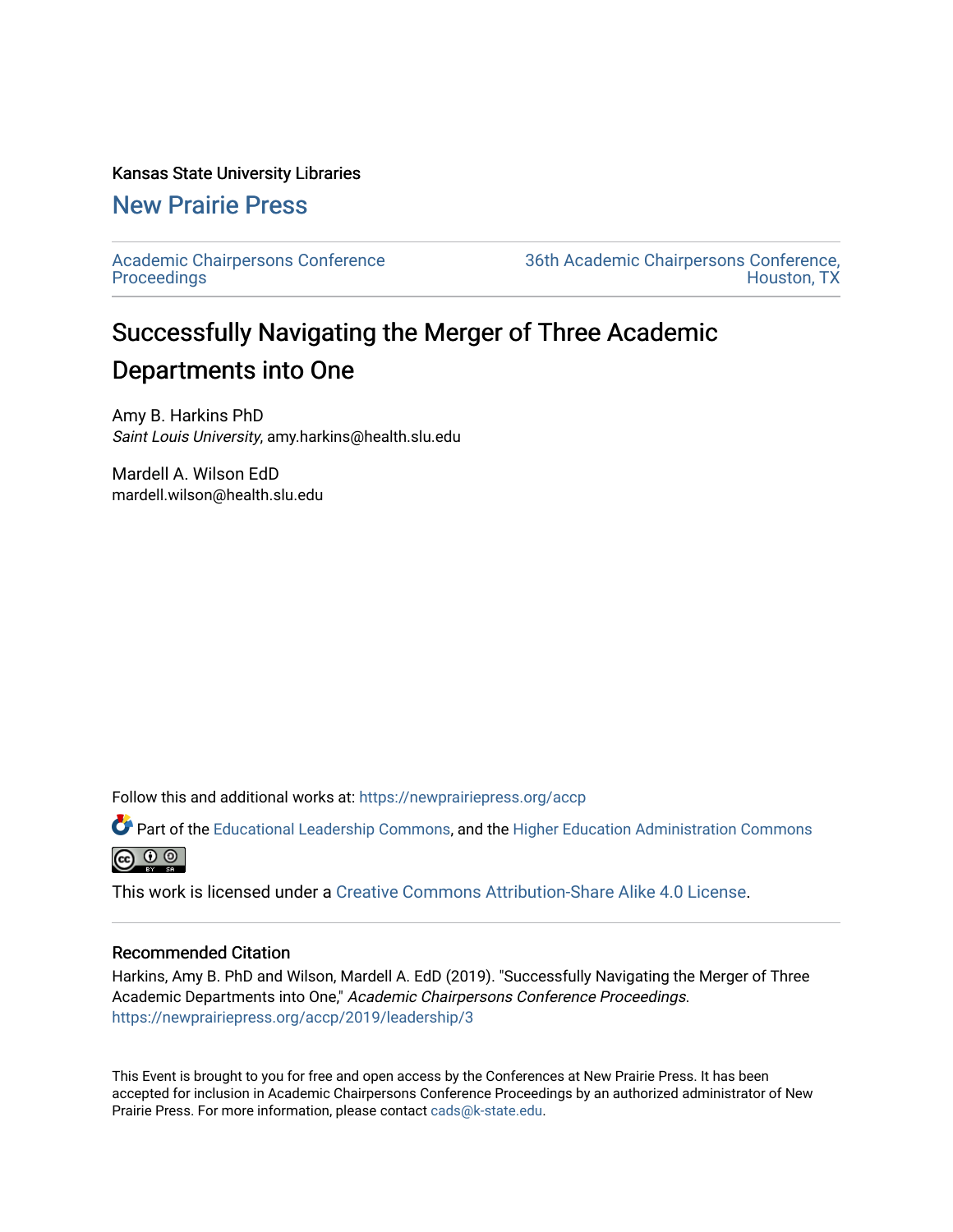### **Successfully Navigating the Merger of Three Academic Departments into One**

by

Mardell A. Wilson, EdD, RDN, LDN

and

Amy B. Harkins, MBA, PhD

### **Abstract**

The paper focuses on the reasons that lead to the merger, the actual process of the merger, various change-management strategies, and the lessons learned. Participants were encouraged to actively engage with questions and discussions throughout the presentation of the material.

### **Keywords**

Academic challenges, departmental culture, mergers, academic leadership, change management, reorganization

#### **Background and Results**

Many institutions of higher education are feeling the pressures to meet enrollment targets, with increased costs, and overall financial challenges while delivering quality education. Students and their families demand superior amenities, the latest technologies, and exceptional educational experiences, creating financial demands on institutions during times when opportunities to grow revenue are somewhat limited. Recently a mid-sized, private institution underwent a financial assessment and cost containment exercise that resulted in several changes in direct response to the financial pressures. One of several strategies developed by the dean who was directed to reduce costs was to merge three smaller departments into a single larger comprehensive unit. The new department was structured in a way that united several small, niche degree-granting programs. While combining the three diverse departments into a single unit, there were specific aspects of the process that led to the success of the merger. The process of the merger and the specifics that fostered success in a relatively short period of time were described by the dean and department chairperson.

As the institution was faced with the financial challenges, an external consultant performed a comprehensive evaluation of all the university functions. Operations in both the academic and administrative units of the university were evaluated with a focus on financial savings. In one college, it was determined that merging three departments into one would not only produce efficiencies, but provide opportunities for new and creative synergies. While this was one strategic response to the savings needs for this particular college, each college was given autonomy in their choices as to how to accomplish their required savings.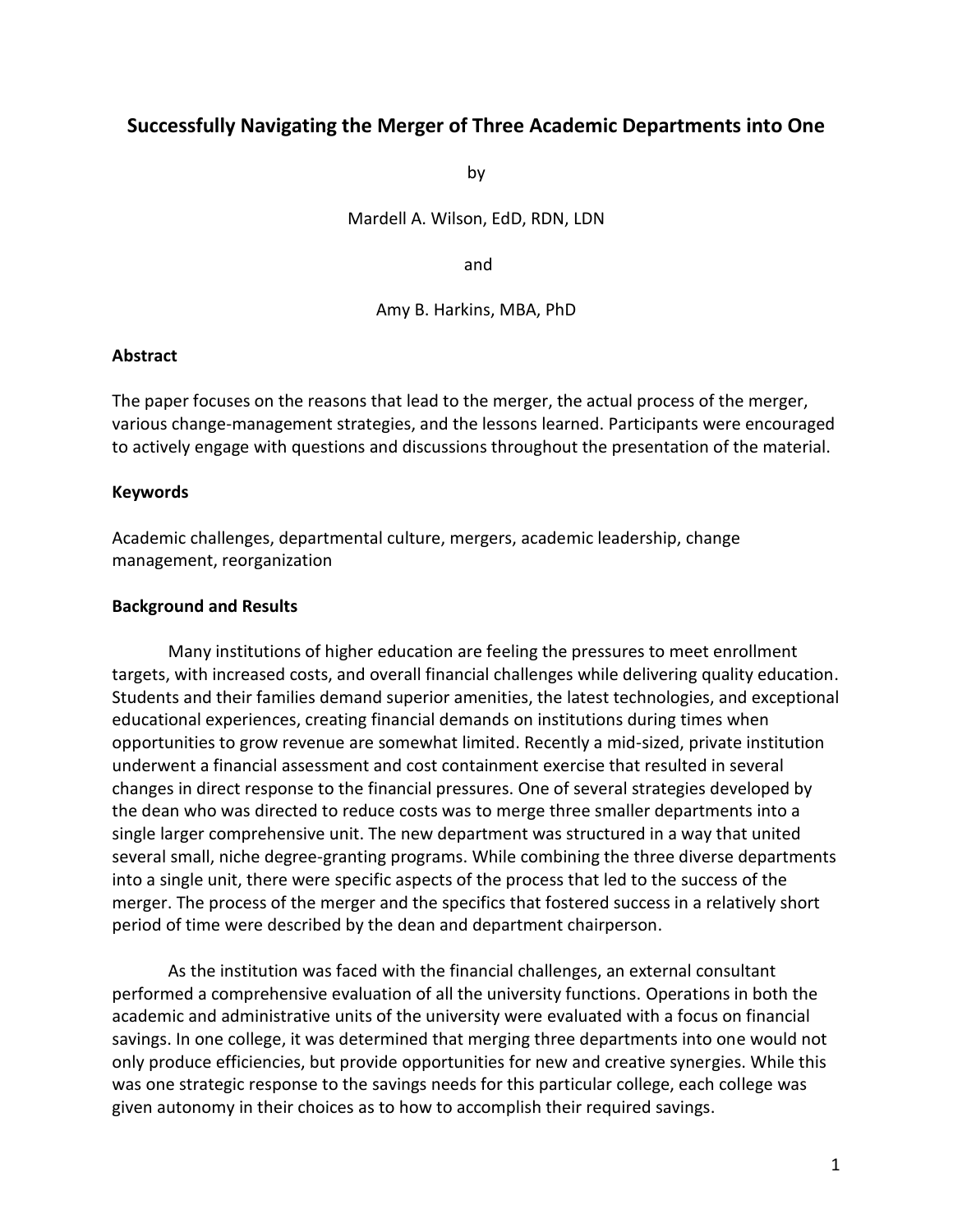Specific to the merger, each of the individual departments was small with seven faculty or less, but all had related academic programs. Among the affected departments one small undergraduate program was disestablished. The full-time faculty dedicated to this program had resigned prior to the announcement of the disestablishment and an adjunct faculty was hired to teach out the program for one additional year. Administrative savings occurred by reducing three chairpersons to one, and reducing 2.8 FTE administrative assistants to 1.8 FTE administrative assistants. Additional faculty savings resulted following faculty retirements that were not replaced. Overall, the merger resulted in improved financial oversight of a single department with appropriately scaled operating and personnel budgets.

From the dean's perspective, the lessons learned during the process of the merger included (1) develop a focused and intimate working relationship with faculty governance and the leadership team, (2) minimize disruption to students, to the faculty, and to the staff, (3) ask every question from every angle, (4) communicate in a consistent and dependable way with opportunities for feedback from affected faculty and staff, and (5) take ownership of all decisions. The less tangible list, but equally important lessons learned, are to recognize the importance of transparent, inclusive decision-making, but when personnel are affected it is oftentimes difficult to implore those decisions on others. In addition, it is important, to consider the value of a larger, bolder decision than ones that only prove to demoralize the affected group, and to understand that the process through the merger will involve a necessary grieving period. The exercise also provided the opportunity to address inequities and disparities amongst faculty workload and salaries. Overall, maintaining a positive attitude and remaining focused on the goal were key to the successful process.

From the chairperson's perspective, two primary change management strategies were essential to understanding the steps in the process for the individuals affected. The chairperson who ultimately was identified to lead the new department utilized Kotter's 8 step process (1) and the Kubler-Ross model of grief processing (2). Together, these two models provided a clear path for the human reactions. The Kotter Model requires participation by people in order to become receptive to the changes. This is accomplished by establishing trust of the department chairperson, transparency, and teamwork. A clear end goal and a vision for the department were key for the chairperson to remain focused. The primary reasons for success in the merger were clear, consistent, and repetitive communication from the chairperson with the faculty and staff, a physical move to combine all three previous groups into a single office suite, and to understand what was of utmost importance to the faculty, active protection of each of the smaller academic program's individual identities. The chairperson was intentional about being approachable and accessible. Since the merger, the dean and department chairperson have actively worked to provide a culture of trust and respect among the faculty.

Many positive aspects of the new department that have emerged include enhanced awareness of the various programs offered in the college. The newly formed unit has experienced improved relationships and collaborations with other academic departments within the college as well as within the new department. As a result of the merger, the faculty